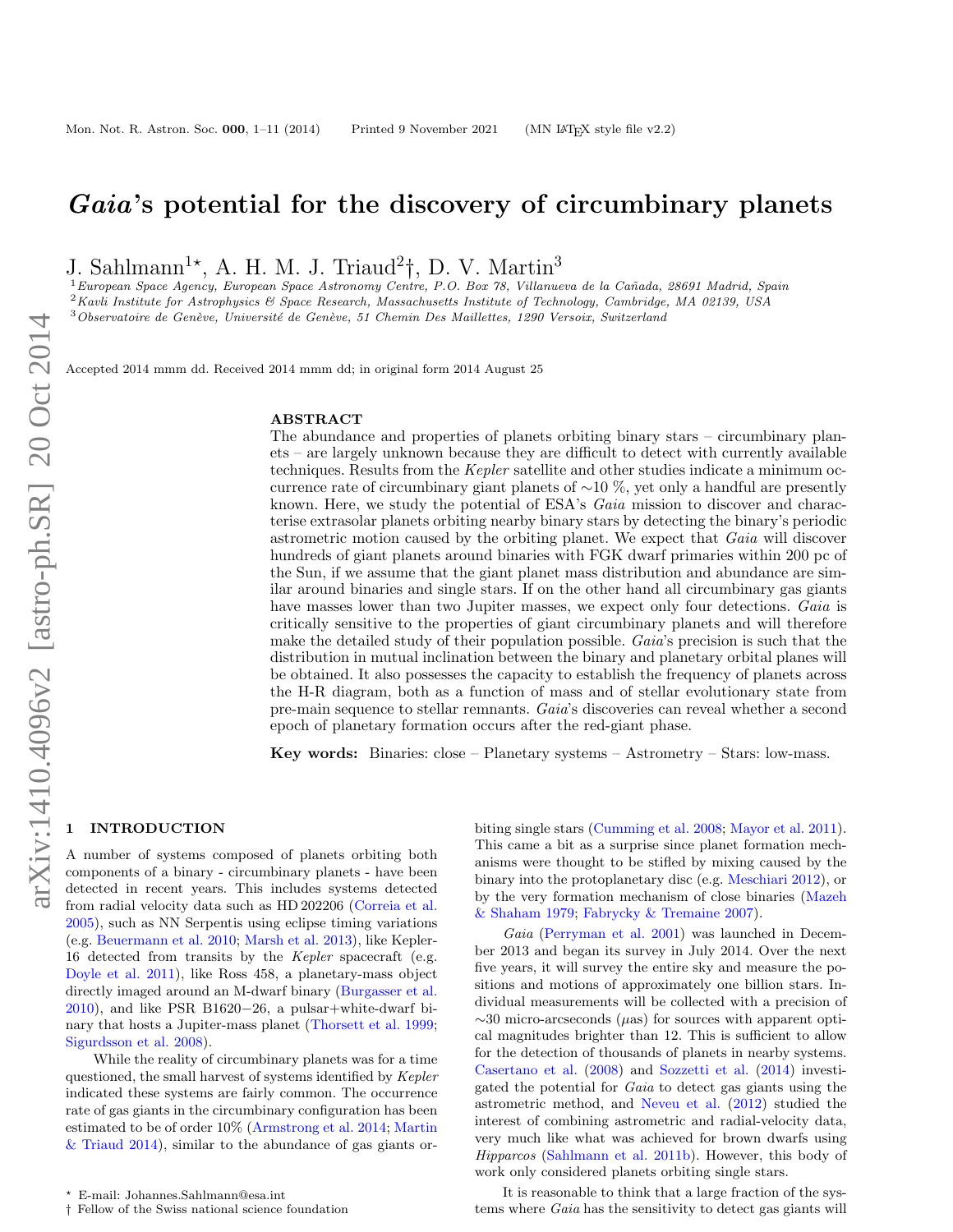be binary star systems, a number of which will have fairly short separations. In this paper, we look into whether gas giants in circumbinary orbits can be discovered using Gaia's measurements. First we describe the importance of Gaia's contribution to the study of circumbinary planets. Then, in Sect. [3,](#page-1-0) we present the type, precision, and number of measurements we can hope to obtain by the end of Gaia's nominal mission, as well as the orbital elements required to be calculated to make a detection. We study some benchmark examples, before expanding our study to the nearby population of binaries in Sect. [4.](#page-4-0) Finally, we discuss our results.

# 2 SCIENCE CASE

Astrometric planet detection has limitations that are very different from the other four observing techniques currently employed in the discovery of circumbinary planets: transit photometry, eclipse-timing or transit-timing variations, radial velocimetry, and direct imaging. The most important distinction is the wide range of binary star properties that is accessible for planet detection. Transit photometry, eclipsetiming variations, and radial velocimetry are mostly confined to the shortest period binaries, whereas direct imaging can mostly access common proper motion companions on extremely wide orbits.

Direct imaging observations are most sensitive to selfluminous planets that can be resolved next to the binary host and so far revealed planetary-mass objects at orbital separations of 80-1000 AU around two young and low-mass M-dwarf binaries [\(Goldman et al.](#page-9-18) [2010;](#page-9-18) [Scholz](#page-9-19) [2010;](#page-9-19) [Bur](#page-9-4)[gasser et al.](#page-9-4) [2010;](#page-9-4) [Delorme et al.](#page-9-20) [2013\)](#page-9-20).

Transit and eclipse probabilities have strongly decreasing functions with orbital period. Consequently, transiting planet discoveries have been limited to sub-AU separations around binaries with periods of a few tens of days at most. In addition, the region immediately outside a binary's orbit is unstable, which further restrains the available parameter space. Stable orbits start appearing for circumbinary periods greater than ∼4.5 times the binary period [\(Dvorak](#page-9-21) [1986;](#page-9-21) [Dvorak, Froeschle & Froeschle](#page-9-22) [1989;](#page-9-22) [Holman & Wiegert](#page-9-23) [1999;](#page-9-23) [Pilat-Lohinger, Funk & Dvorak](#page-9-24) [2003\)](#page-9-24). Radial-velocity surveys are also best suited to short-period systems and are impacted by the instability region (e.g. [Konacki et al.](#page-9-25) [2009\)](#page-9-25). The method of eclipse-timing variations (ETV) is sensitive to long-period planets ( $\gtrsim$  200 days) since the ETV amplitude increases with the planet period [\(Borkovits et al.](#page-9-26) [2011\)](#page-9-26). Whilst the ETV amplitude is independent of the binary period, short-period binaries ( $\lesssim$  50 days) are favoured since they allow us to reach the temporal precision required to detect the light travel time effect induced by a planet.

Astrometry, therefore, is a complementary technique: its sensitivity improves with lengthening periods making it less affected by the instability region. This implies that a wide range of binary periods can be included in the search. Furthermore, unlike the other techniques, an astrometric survey can reach any binary (eclipsing or not), and allows the calculation of all binary and planetary orbital elements. Particularly, it is not impaired by a particular orbital plane orientation on the sky: true planetary masses can be measured and no transits are required for detection. Its limitations principally come from the distance to the system, the precision on individual measurements, and the timespan of the survey itself.

Results from Gaia will help us understand better the systems discovered by the Kepler satellite, which has provided the largest and best-understood sample of circumbinary planets. A degeneracy exists between the abundance of circumbinary gas giants and the distribution in mutual inclination between the planetary and binary orbital planes. Only a minimum frequency of ∼ 10% could be inferred from the Kepler systems [\(Armstrong et al.](#page-9-6) [2014;](#page-9-6) [Martin & Triaud](#page-9-7) [2014\)](#page-9-7), corresponding to a coplanar distribution of planets. If circumbinary planets instead exist on a range of mutual inclinations, this abundance increases, e.g. a Gaussian distribution with standard deviation of 5◦ corresponds to an abundance of 20%. The latest observations suggest such a scenario: Kepler-413 has a mutual inclination of  $4.1^{\circ}$  and two candidates found by the ETV method have mutual inclinations of 10 and  $19°$  (Welsh et al. presented at Litomsy̆l, Czech Republic, 2014).

The astrometric method can measure the distribution of mutual inclinations and hence produce a true occurrence rate. Observational evidence points out that circumbinary discs can be partially inclined [\(Winn et al.](#page-10-1) [2006;](#page-10-1) [Plavchan](#page-9-27) [et al.](#page-9-27) [2008,](#page-9-27) [2013\)](#page-9-28), and that gas giants in circumstellar orbits are regularly found on inclined orbits [\(Schlaufman](#page-9-29) [2010;](#page-9-29) [Winn et al.](#page-10-2) [2010;](#page-10-2) [Triaud et al.](#page-10-3) [2010;](#page-10-3) [Albrecht et al.](#page-9-30) [2012\)](#page-9-30). The prevalence of inclined systems would be an important marker of the formation and dynamical evolution of circumbinary planets.

Several massive and long period planets have been claimed from eclipse-timing variations orbiting postcommon envelope binaries (see [Beuermann et al.](#page-9-31) [2012](#page-9-31) for a list). It is unclear whether these planets existed during the main-sequence or whether they formed as a second generation using matter ejected from their hosts [\(Schleicher &](#page-9-32) [Dreizler](#page-9-32) [2014\)](#page-9-32). [Mustill et al.](#page-9-33) [\(2013\)](#page-9-33) notably show that it is hard to recover NN Ser's architecture from a dynamical evolution of the system influenced by heavy mass loss. Gaia will survey binaries like NN Ser and systems that are similar to the progenitors of these binaries. Gaia will test results from eclipse-timing variations and permit to study the architecture and mass evolution of planetary systems pre and post red-giant phase. Thanks to its sensitivity, it may even be able to independently verify the existence of some of the currently claimed systems (see Sect. [5\)](#page-7-0).

## <span id="page-1-0"></span>3 GAIA ASTROMETRIC MEASUREMENTS

The *Gaia* satellite is performing an all-sky survey in astrometry, photometry, and spectroscopy of all star-like objects with Gaia magnitu[de](#page-9-34)s  $G \lesssim 20$  [\(Perryman et al.](#page-9-13) [2001;](#page-9-13) de [Bruijne](#page-9-34) [2012\)](#page-9-34), where the G passband covers the 400–1000 nm wavelength range with maximum transmission at ∼715 nm and a FWHM of 408 nm [\(Jordi et al.](#page-9-35) [2006\)](#page-9-35). The nominal bright limit of  $G = 6$  was recently overcome and it is now expected that Gaia astrometry will be complete at the bright end (Martín-Fleitas et al.  $2014$ ). The spinning satellite's scanning law results in an average number of 70 measurements per source over the five-year nominal mission lifetime, where we identify a measurement as the result of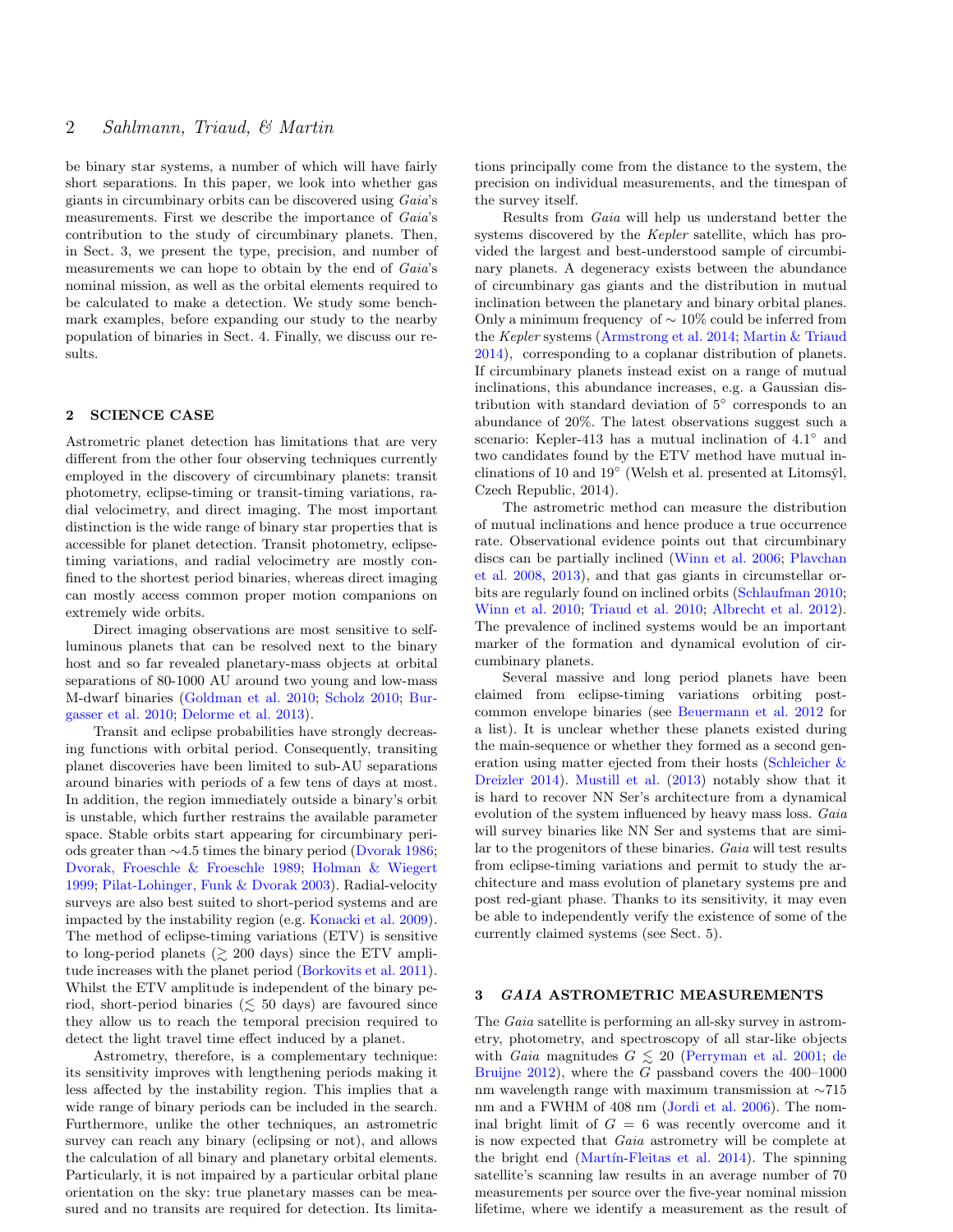one pass in the instrument's focal plane. The exact number of measurements varies as a function of sky position and is highest for objects located at 45◦ ecliptic longitude.

The responsibility for processing the Gaia telemetry lies with ESA and the Data Processing and Analysis Consortium (DPAC), where the latter consists of ∼400 European scientists and is responsible for producing the science data. The processing chain is complex [\(DPAC](#page-9-37) [2007\)](#page-9-37) and we highlight here only the concepts relevant for our study. After a global astrometric solution has been obtained from a reference star sample, the astrometric motions of other stars are modelled with the standard astrometric model consisting of positions, parallax, and proper motions. If excess noise in the residuals are detected and sufficient data are present, a sequence of increasingly complex models that include acceleration terms and/or orbital motion are probed until a satisfactory solution is found.

Many nearby binary stars will be solved as astrometric and/or radial velocity binaries by the Gaia pipeline. Others will be detected in radial velocity only, because the photocentre motion of the binary is diluted. The purpose of our study is to demonstrate that for some Gaia binaries, an additional astrometric signature will be detectable that is caused by a circumbinary planet.

#### <span id="page-2-3"></span>3.1 Orbit detection

In most cases, the dominant orbital motion will originate from the binary whose period we designate  $P_{\text{bin}}$ . We assume that this motion can me modelled to the level of the Gaia single-measurement precision  $\sigma_{\rm m}$ . The signature of the circumbinary planet will then become apparent as an additional periodic term in the residuals of the binary model that has the planet's orbital period  $P_{\rm p}$ .

The two most important parameters for the detection of orbital motion are the number of measurements  $N_{\rm m}$  and the measurement precision  $\sigma_{\rm m}$ . We either assumed the average number of 70 measurements over five years or we obtained a refined estimate using DPAC's Gaia Observation Schedule  $\text{Tool}^1$  $\text{Tool}^1$ , which yields predicted observation times as a function of user-provided object identifiers or target coordinates. Gaia's astrometric precision is a complex function of source magnitude and we used the prescription of [de Brui](#page-9-38)[jne](#page-9-38) [\(2014\)](#page-9-38), which yields the along-scan uncertainty  $\sigma_{\rm m}$  as a function of apparent *Gaia* magnitude G and  $V - I$  colour<sup>[2](#page-2-1)</sup>. For sources brighter than 12th magnitude, the precision is approximately 30  $\mu$ as, see Fig. [1.](#page-2-2) This picture neglects the CCD gating scheme that modulates the precision for  $G < 12$ sources, yet it is sufficient for our purposes.

The scaling between a binary's photocentre and barycentre orbit size is determined by the magnitude difference between the components and their mass ratio [\(Heintz](#page-9-39) [1978;](#page-9-39) [Gontcharov & Kiyaeva](#page-9-40) [2002\)](#page-9-40). The fractional mass,

$$
f = M_2/(M_1 + M_2), \tag{1}
$$

and the fractional luminosity in a certain passband,

$$
\beta = L_2/(L_1 + L_2) = (1 + 10^{0.4 \Delta m})^{-1}, \tag{2}
$$

<span id="page-2-0"></span>

<span id="page-2-1"></span>also http://www.cosmos.esa.int/web/gaia/scienceperformance.



<span id="page-2-2"></span>Figure 1. Simplified estimate of the Gaia single-measurement precision as a function of magnitude, following [de Bruijne](#page-9-38) [\(2014\)](#page-9-38).

where  $\Delta m$  is the magnitude difference, help to define the relationship between the semimajor axis  $\alpha$  of the photocentre orbit and the semimajor axis  $a_{rel}$  of the relative orbit, where both are measured in mas:

$$
\alpha = a_{\text{rel}} \left( f - \beta \right). \tag{3}
$$

The relative semimajor axis is related to the component masses and the orbital period through Kepler's law:

$$
G(M_1 + M_2) = 4\pi^2 \frac{\bar{a}_{\text{rel}}^3}{P^2},\tag{4}
$$

were G is the gravitational constant,  $\bar{a}_{rel}$  is measured in metres and P is in seconds. The relation between  $\bar{a}_{rel}$  and  $a_{rel}$ is given by the parallax. These equations define the astrometric signal for the central binary, where  $M_1$  and  $M_2$  are the binary masses and  $P$  is the binary period  $P_{\text{bin}}$ , and of the binary motion caused by the planet, where the central mass is  $M_1 + M_2$  and the period is the planet period  $P_p$ .

We use the astrometric signal-to-noise ratio defined as

$$
S/N = \alpha \sqrt{N_{\rm m}}/\sigma_{\rm m} \tag{5}
$$

to define the threshold for detecting an orbit with a semimajor axis  $\alpha$  of the photocentre's orbit. The relationships between orbital parameters, distance, component masses, and signal amplitude can be found, e.g., in [Hilditch](#page-9-41) [\(2001\)](#page-9-41) and [Sahlmann](#page-9-42) [\(2012\)](#page-9-42). It was shown that  $S/N \ge 20$  allows for the robust detection of an astrometric orbit, which includes the determination of all orbital parameters with reasonable uncertainties [\(Catanzarite et al.](#page-9-43) [2006;](#page-9-43) [Neveu et al.](#page-9-16) [2012\)](#page-9-16). More detail on the choice of this threshold is given in Appendix [A.](#page-10-4) Finally, Gaia's detection capability will be slightly influenced by the actual sampling of the orbital motion and by the orientation distribution scan angles along which the essentially one-dimensional measurement will be made. Due to the way *Gaia* scans the sky, typically two-four observations will be grouped within  $6 - 12$  hours equivalent to one – two revolutions of the spinning satellite. We neglected the influence of sampling and scan orientation for the sake of simplicity and computation speed.

An additional complication concerning detectability of circumbinary planets stems from the presence of three signatures: (a) the parallax and proper motion of the binary, (b) the orbital motion of the binary with amplitude  $\alpha$ , and (c) the orbital motion of the binary caused by the planet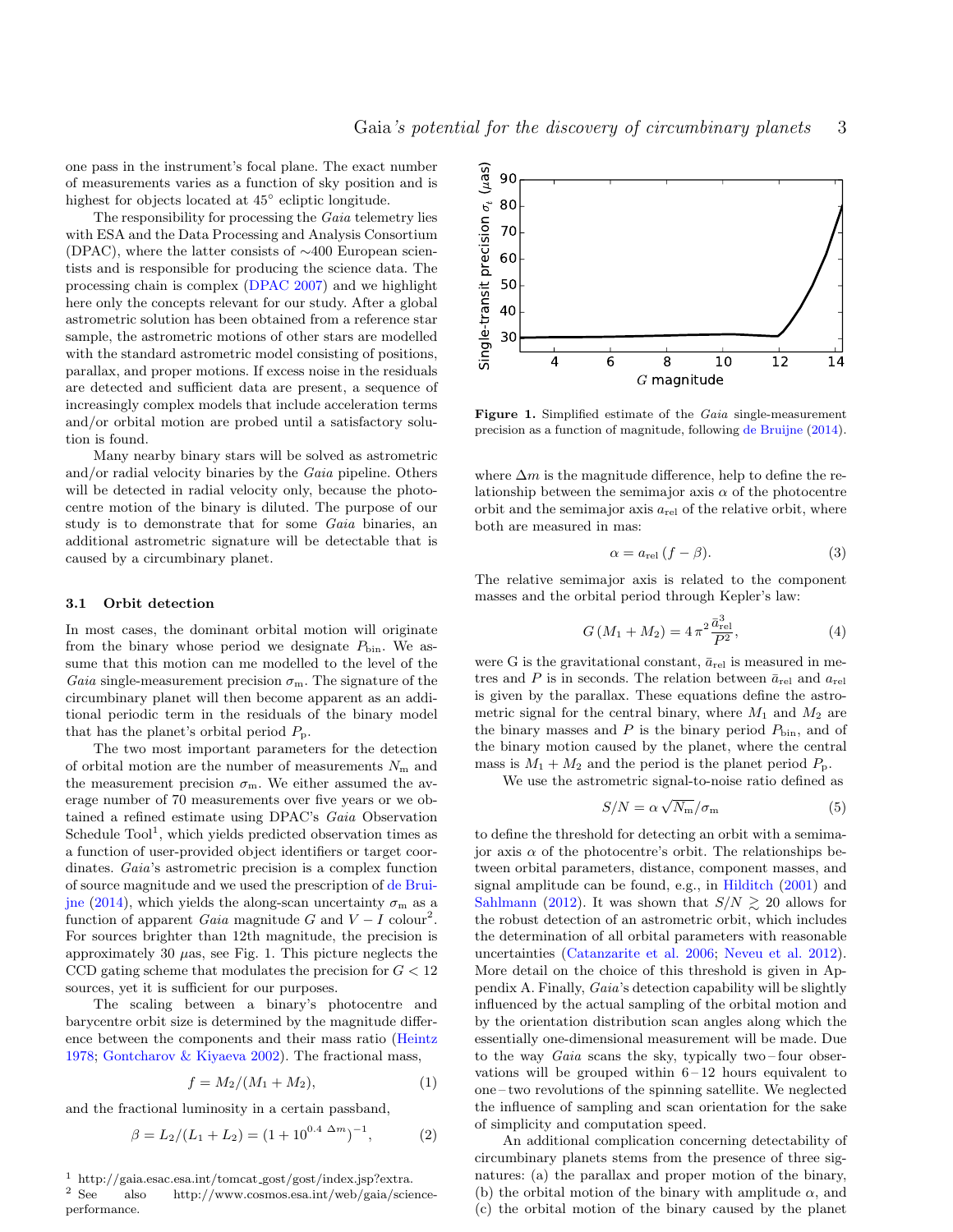with amplitude  $a_{p,1}$ , where  $a_{p,1}$  is the barycentric orbit size, because in the vast majority of cases the light contribution by the planet is negligible. These three signals have a total of 19 free parameters and will have to be disentangled.

As we will show, this should not be problematic in the majority of cases, because there are 70 data points on average and the parallax and the binary orbital motion are detected at much higher  $S/N$  than the planet signature.

In addition, circumbinary planets are not expected to exist at periods shorter than the stability limit  $P_{\rm crit} \sim$ 4.5  $P_{\text{bin}}$  (see [Holman & Wiegert](#page-9-23) [\(1999\)](#page-9-23) for a more thorough criterion), which results in a natural period separation of binary and planet signals. A simulated example of the orbital photocentre motion of a planet-hosting binary is shown in Fig. [B1.](#page-11-1)

## 3.2 Example 1: Kepler-16

To showcase the principles of circumbinary planet detection with astrometry, we discuss the Kepler-16 system [\(Doyle](#page-9-3) [et al.](#page-9-3) [2011\)](#page-9-3). It consists of a 41.1-day binary with component masses of  $M_1 = 0.6897 M_{\odot}$  and  $M_2 = 0.2026 M_{\odot}$ , orbited by a planet with mass  $M_{\rm p}=0.333\,M_{\rm J}$  in a 228.8-day orbit. The Kepler magnitude of the system is 11.7 and its distance was estimated at ∼61 pc.

#### 3.2.1 Astrometric signature of the binary

The astrometric semimajor axis of the primary is  $a_{\text{bin},1}$  = 834  $\mu$ as and the relative semimajor axis is  $a_{\text{bin}} = 3.7$  mas. Thus the components are not resolved by Gaia. Using the binary flux ratio of 0.0155 measured by Kepler, we find that the photocentric semimajor axis is  $\alpha = 778 \,\mu$ as. Over five years, Gaia will observe Kepler-16 about 89 times, where we included a  $-10\%$  margin to account for dead time that the observation time predictor does not incorporate, with an uncertainty of ∼30 µas. The binary's astrometric motion in Kepler-16 will therefore be detected by Gaia astrometry with  $S/N \simeq 240$ .

## 3.2.2 Astrometric signature of the planet

The planet's gravitational pull will displace the system's barycentre with a semimajor axis of  $a_{p,1} = 4.1 \,\mu$ as. As shown in Fig. [2,](#page-3-0) this is too small to be detected by Gaia at a distance of 61 pc. Yet, Fig. [2](#page-3-0) illustrates the discovery potential of Gaia for circumbinary planets. If a Kepler-16 - like binary were located at 10 pc, Gaia would detect all orbiting planets more massive than 1  $M_J$  in orbits longer than  $P_{\rm crit} \sim 188$ days.

At the actual distance, Gaia will be able to place a constraint on the existence of a second planet in the Kepler-16 system with a mass larger than two to five times the mass of Jupiter depending on its period.

#### 3.3 Example 2: Nearby spectroscopic binaries

We examined the sample of 89 spectroscopic binaries studied by [Halbwachs et al.](#page-9-44) [\(2003\)](#page-9-44). An analysis of the Kepler results shows a tendency for circumbinary planets to exist in orbits near the inner stability limit, with an over-density at  $\sim$ 6  $P_{\text{bin}}$ 



<span id="page-3-0"></span>Figure 2. Estimated detection limits for planets around Kepler-16 using Gaia astrometry. The system is set to distances of 61, 25, 10, and 4 pc and planets above the respective curves would be detected. The vertical dashed line is located at the stability limit  $P_{\rm crit} \sim 4.5 P_{\rm bin}$ , i.e. planets are thought to be restricted to the right of this line. The circle marks the location of the planet Kepler-16b, whose orbital signature would be detectable only if Kepler-16 were located at a distance of 4 pc.

[\(Orosz et al.](#page-9-45) [2012a;](#page-9-45) [Martin & Triaud](#page-9-7) [2014\)](#page-9-7). We selected a subsample only including the 38 binaries that have periods in the range 10 days  $\langle P_{\text{bin}} \rangle$  < 304 days (= 5/6 years), to ensure that a putative planet would complete a revolution around its binary host within the nominal five-year Gaia mission.

Distances to these systems were retrieved from the Hipparcos catalogue [\(ESA](#page-9-46) [1997\)](#page-9-46) or from [van Altena, Lee & Hof](#page-10-5)[fleit](#page-10-5) [\(1995\)](#page-10-5) (GJ 92.1, GJ 423 A, GJ 433.2B, GJ 615.2A) and [Crissman](#page-9-47) [\(1957\)](#page-9-47) (GJ 1064 B). The distances to objects in the Pleiades and Praesepe were assumed constant at 120 pc (e.g. [Palmer et al.](#page-9-48) [2014\)](#page-9-48) and 182 pc (e.g. [Boudreault et al.](#page-9-49) [2012\)](#page-9-49), respectively. Orbital parameters, primary masses, and mass ratios were taken from [Halbwachs et al.](#page-9-44) [\(2003\)](#page-9-44). When only the minimum mass ratio  $q_{\min}$  was known, we used an estimate of  $q = 1.15 q<sub>min</sub>$ , which corresponds to the median correction in a sample of randomly oriented orbits (see, e.g., [Sahlmann](#page-9-42) [2012\)](#page-9-42). When only the maximum mass ratio  $q_{\text{max}}$ was known, we assumed  $q = q_{\text{max}}$ .

Figure [3](#page-4-1) shows the planet detection limits for these systems. For about half of the field binaries, Gaia could detect Jupiter-mass planets (and lighter) with orbital periods close to the nominal mission lifetime. For five binaries, Gaia could detect sub-Jupiter-mass planets with  $P_{\rm p} = 6 P_{\rm bin}$ , which corresponds to the currently observed pile-up of Kepler circumbinary planets.

We performed these calculations with the average number of  $N_t = 70$  measurements (grey curve in Fig. [3](#page-4-1)c) and with a more accurate estimate obtained from the observation time predictor (black curve in Fig. [3](#page-4-1)c), again accounting for a 10 % margin. Both cases lead essentially to the same conclusion.

The 23 field binaries are located closer than 52 pc, meaning that their parallaxes will be detected with  $S/N \gtrsim$ 5500. 18 of those have relative separations smaller than 30 mas, i.e. will hardly be resolved by  $Gaia<sup>3</sup>$  $Gaia<sup>3</sup>$  $Gaia<sup>3</sup>$  and their binary

<span id="page-3-1"></span><sup>&</sup>lt;sup>3</sup> The short side of one of *Gaia*'s rectangular pixels measures  $\sim$ 59 mas on the sky and corresponds to approximately 1 FWHM of the short-wavelength PSF.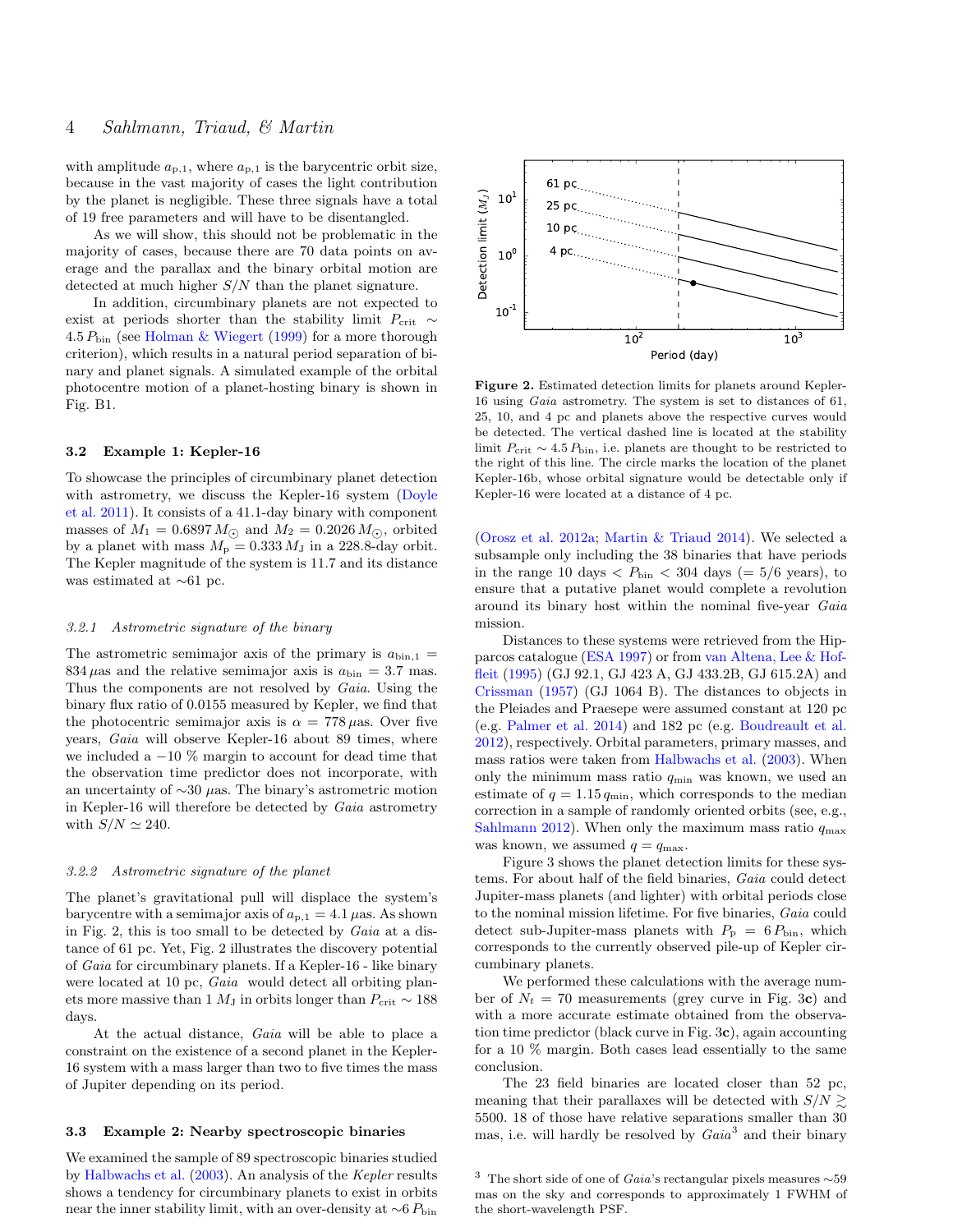



<span id="page-4-1"></span>Figure 3. Panel a: Estimated detection limits for planets around 38 spectroscopic binaries having 10 days  $\langle P_{\text{bin}} \rangle$  < 304 days. The display is similar to Fig. [2.](#page-3-0) Red and blue curves correspond to binaries in Praesepe (9 objects) and the Pleiades (6 objects), respectively. The black curves correspond to the 23 field binaries, which are at distances < 52 pc. All curves terminate at the binary period, and appear as dotted lines for  $P_{\rm p} < 4.5 P_{\rm bin}.$  Dots mark the location of hypothetical planets with  $P_{\rm p} = 6 P_{\rm bin}$ . Panels **b** and c show cumulative histograms of these planets.

photocentric motions will be detected with  $S/N = 70-1900$ . Importantly, if a planet is detected orbiting any of these binaries, the 3-d mutual inclination between the binary and planetary orbital planes can be calculated with an accuracy of ∼10◦ , similar to what is achieved for the spin-orbit obliq-uity<sup>[4](#page-4-2)</sup> by observing the Rossiter-McLaughlin effect of single stars (e.g. [Lendl et al.](#page-9-50) [2014\)](#page-9-50).

For the binaries in clusters, which are at larger distances, Gaia will be able to detect the most massive circumbinary planets in the range of  $5-30 M_J$  and with orbital periods shorter than the mission lifetime.

This shows that *Gaia* will set constraints on the presence of planets around many nearby known binaries. Since Gaia is an all-sky survey, many nearby binaries are expected to be newly discovered. This will result in a large sample of binaries and renders the detection of circumbinary planets with *Gaia* astrometry very likely.

## <span id="page-4-0"></span>4 ESTIMATION OF GAIA'S CIRCUMBINARY PLANET DISCOVERY YIELD WITHIN 200 PC

<span id="page-4-2"></span>To estimate the number of circumbinary planets Gaia may detect, we simulated the population of binary stars with FGK-dwarf primaries in the solar neighbourhood. We set the horizon at 200 pc distance to be able to extrapolate the 'locally' measured properties with high confidence. The principal uncertainty originates in the true occurrence and distribution of circumbinary planets, which are unknown. We extrapolated the planet properties from their better known population around single FGK-dwarfs. This approach

is analogous to the work of Martin  $\&$  Triaud [\(2014\)](#page-9-7), yet adapted to the specificities of astrometric planet detection.

## 4.1 Binary sample

Our synthetic binary sample is constructed from a combination of the results from Kepler and from radial velocity surveys, using a methodology similar to [Martin & Triaud](#page-9-7) [\(2014\)](#page-9-7) that we remind briefly here. We first select stars in the Kepler target catalog with Data Availability Flag = 2, meaning that the star has been logged and observed, and with measured effective temperatures, surface gravities and metallicities. We then use a relation from [Torres, Andersen](#page-10-6) & Giménez  $(2010)$  to estimate masses for each star. The list is cut to only include stars with masses between 0.6 and  $1.3M_{\odot}$ , so that it coincides with the Halbwachs survey.

These stars are made the primary stars in binaries constructed using the results from radial velocity surveys. The secondary masses come from the mass ratio distribution in [Halbwachs et al.](#page-9-44) [\(2003\)](#page-9-44). The binary periods are drawn from the log-normal distribution calculated in [Duquennoy](#page-9-51) [& Mayor](#page-9-51) [\(1991\)](#page-9-51), and restricted to be within 1 day and 10 years, to correspond to the Halbwachs survey. The inclination of the binary on the sky was randomised according to a uniform distribution in  $\cos I_{\text{bin}}$ .

We compute absolute  $V$  magnitude from stellar masses with the relationships of [Henry & McCarthy](#page-9-52) [\(1993\)](#page-9-52) and obtain  $V - I$  colours on the main-sequence from [Cox](#page-9-53) [\(2000\)](#page-9-53). The absolute G magnitude is obtained as in [Jordi et al.](#page-9-54) [\(2010\)](#page-9-54) and [de Bruijne](#page-9-38) [\(2014\)](#page-9-38). Given a distance, we can obtain all relevant parameters of a binary system, in particular the systems apparent magnitude, the relative orbit size, and the semimajor axis  $\alpha$  of the photocentric binary orbit.

#### 4.2 Simulated binaries in the solar neighbourhood

We assumed a constant space density of FGK dwarfs within a 200 pc sphere around the Sun on the basis of the RECONS number count [\(ESA](#page-9-46) [1997;](#page-9-46) [Henry et al.](#page-9-55) [2006\)](#page-9-55). There are 70 FGK dwarfs within 10 pc of the  $Sun<sup>5</sup>$  $Sun<sup>5</sup>$  $Sun<sup>5</sup>$ , which corresponds to a density of  $0.0167 \,\mathrm{pc}^{-3}$ . The fraction of main-sequence stars in multiple systems with periods <10 years was determined to  $13.5^{+1.8}_{-1.6}$  % [\(Halbwachs et al.](#page-9-44) [2003\)](#page-9-44), which is the rate we used.

Because the astrometric planet detection capability depends critically on the target's distance from the Sun, we generated star populations in spherical shells with equal distance spacing, i.e. spanning ranges of 0–5 pc, 5–10 pc, 10–15 pc and so forth. Every shell was populated with  $N_{\star}$  stars on the basis of its volume (Table [2\)](#page-5-0) and the number of binaries  $N_{\text{bin}}$  was calculated. The properties of these binaries were determined by parameter distributions of randomly selected binary systems from the synthetic binary sample.

## 4.3 Simulated giant circumbinary planets

We assumed a constant rate of giant planet occurrence around binary stars of 10 % and we supposed that every planet is located at the stability limit pile-up of  $6 P_{\text{bin}}$  with

<span id="page-4-3"></span><sup>5</sup> http://www.recons.org/census.posted.htm in August 2014.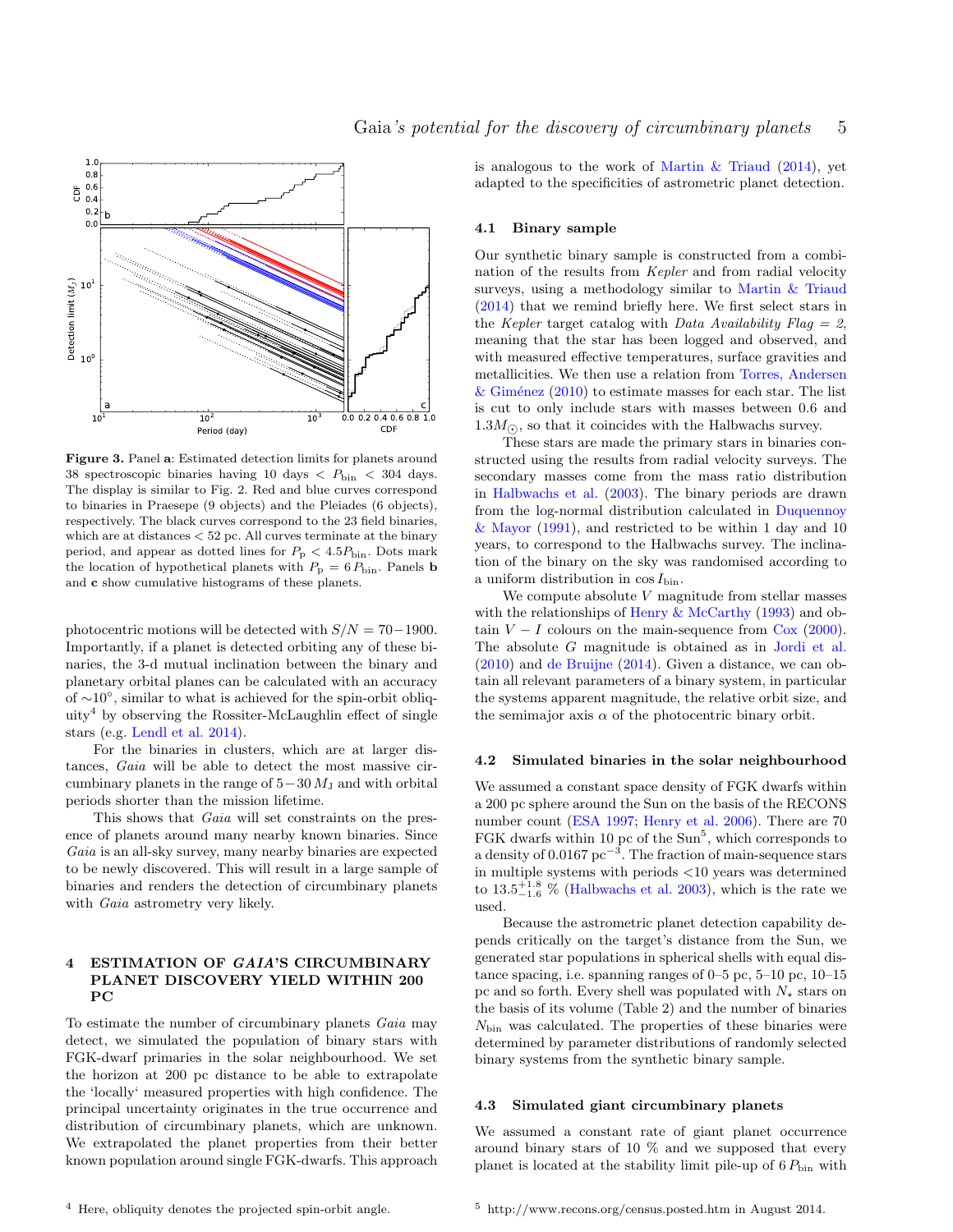

<span id="page-5-2"></span>Figure 4. The mass distribution of giant planets used in the simulation.

one planet per binary star<sup>[6](#page-5-1)</sup>. To draw planet masses, we synthesised a mass-dependent relative abundance of giant planets in the range of  $0.31 - 30$   $M_J$  from the results of radial velocity surveys (Ségransan et al. [2010;](#page-9-56) [Mayor et al.](#page-9-9) [2011;](#page-9-9) [Sahlmann et al.](#page-9-57) [2011a\)](#page-9-57), see Fig. [4.](#page-5-2) Our simulations are thus strictly limited to giant planets more massive than Saturn. For every simulated binary hosting a planet, the planet mass is determined via the probability density function (PDF)  $f_{\rm p,mass}$  defined by the normalised version of this distribution. We discuss the effects of altering these assumptions in Sect [4.5.](#page-6-0)

## 4.4 The population of detectable planets

We set up our simulation to process a sequence of spherical shells. For every shell we obtain a set of synthesised binary systems and we discard binaries with periods longer than 304 days, because we impose that planets can only be detected if one complete orbital period is observed. The remaining binaries are conservatively set to the distance of the outer shell limit and are assigned planets according to the 10 % occurrence rate.

For every binary with a planet we compute the astrometric detection mass-limit  $M_{\rm p,lim}$  for a planet orbiting at the pile-up period  $P_{\rm p} = 6 P_{\rm bin}$ . The mass detection-limit takes into account the total mass of the binary, its combined G magnitude and the corresponding single-measurement precision, and the requirement of  $S/N > 20$ , where we used  $N_{\rm m} = 70$ . The probability  $r_{\rm det}$  of detecting this planet corresponds to the integral of  $f_{\rm p,mass}$  over masses larger than the detection limit  $M_{\text{p,lim}}$ . By averaging this probability for all binaries, we obtain the mean probability  $\bar{r}_{\text{det}}$  of a planet detection in every shell. The number of detected circumbinary planets is obtained from  $N_{\text{CBP}} = N_{\text{p}} \cdot \bar{r}_{\text{det}}$ , where the meaning of  $N_{\rm p}$  and other variables is summarised in Table [1.](#page-5-3)

The simulation results are summarised in Table [2.](#page-5-0) Figures [5](#page-6-1) and [6](#page-6-2) show the histograms of masses and periods of detected planets and Figs. [B2](#page-11-2) and [B3](#page-11-3) show their cumulative versions.

In this simulation we find that Gaia will discover 516

<span id="page-5-3"></span>Table 1. Relevant parameters

| Symbol                 | Description                                            | Value    |
|------------------------|--------------------------------------------------------|----------|
| $N_{\ast}$             | Number of stars in shell s                             | Table 2  |
| $r_{\rm bin}$          | Binary fraction                                        | $13.9\%$ |
| $r_{\rm pl}$           | Fraction of binaries with one planet                   | $10\%$   |
| $N_{\rm bin, P}$       | Number of accessible binaries ( $P_{\text{bin}}$ $\lt$ | Table 2  |
|                        | $304 \text{ days}$                                     |          |
| $N_{\rm p}$            | Number of planets around                               | Table 2  |
| $\bar{r}_{\text{det}}$ | accessible binaries<br>Average probability that        | Table 2  |
|                        | a giant planet is detectable                           |          |
| $N_{\rm CRP}$          | Number of planets detected in shell s                  | Table 2  |
| $r_{\rm res}$          | Rate of potentially resolved binaries                  | Table 2  |
| $r_{S/N}$              | Rate of binaries with $S/N > 100$                      | Table 2  |

<span id="page-5-0"></span>Table 2. Results of the simulation

| Shell<br>(pc) | $N_{\star}$      | $N_{\rm bin, P}$ | $N_{\rm p}$ | $\bar{r}_{\rm det}$ | $N_{\rm CBP}$ | $r_{\rm res}$ | $r_{S/N}$ |
|---------------|------------------|------------------|-------------|---------------------|---------------|---------------|-----------|
|               |                  |                  |             |                     |               |               |           |
| $0-5$         | 9                | $\mathbf{1}$     | 0.1         | 0.857               | 0.0           | 0.21          | 1.0       |
| $5 - 10$      | 61               | $\overline{4}$   | 0.4         | 0.743               | 0.3           | 0.13          | 0.9       |
| $10 - 15$     | 166              | 11               | 1.1         | 0.651               | 0.7           | 0.09          | 0.9       |
| $15 - 20$     | 324              | 22               | 2.2         | 0.587               | 1.3           | 0.06          | 0.9       |
| $20 - 25$     | 534              | 36               | 3.6         | 0.527               | 1.9           | 0.04          | 0.8       |
| $25 - 30$     | 796              | 53               | 5.3         | 0.475               | 2.5           | 0.02          | 0.8       |
| $30 - 35$     | 1111             | 75               | $7.5\,$     | 0.438               | 3.3           | 0.01          | 0.8       |
| $35 - 40$     | 1479             | 101              | 10.1        | 0.402               | 4.0           | 0.00          | 0.8       |
| $40 - 45$     | 1899             | 130              | 13.0        | 0.379               | 4.9           | 0.00          | 0.7       |
| $45 - 50$     | 2371             | 160              | 16.0        | 0.353               | 5.7           | 0.00          | 0.7       |
| $50 - 55$     | 2896             | 195              | 19.5        | 0.329               | 6.4           | 0.00          | 0.7       |
| $55 - 60$     | 3474             | 236              | 23.6        | 0.301               | 7.1           | 0.00          | 0.7       |
| $60 - 65$     | 4104             | 277              | 27.7        | 0.285               | 7.9           | 0.00          | 0.7       |
| $65 - 70$     | 4786             | 324              | 32.4        | 0.275               | 8.9           | 0.00          | 0.7       |
| $70 - 75$     | 5521             | 375              | 37.5        | 0.257               | 9.7           | 0.00          | 0.6       |
| $75 - 80$     | 6309             | 421              | 42.1        | 0.245               | 10.3          | 0.00          | 0.6       |
| $80 - 85$     | 7149             | 483              | 48.3        | 0.232               | 11.2          | 0.00          | 0.6       |
| $85 - 90$     | 8041             | 550              | 55.0        | 0.222               | 12.2          | 0.00          | 0.6       |
| $90 - 95$     | 8986             | 602              | 60.2        | 0.207               | 12.4          | 0.00          | 0.6       |
| $95 - 100$    | 9984             | 675              | 67.5        | 0.200               | 13.5          | 0.00          | 0.6       |
| $100 - 105$   | 11034            | 751              | 75.1        | 0.187               | 14.0          | 0.00          | 0.6       |
| $105 - 110$   | 12136            | 812              | 81.2        | 0.186               | 15.1          | 0.00          | 0.6       |
| $110 - 115$   | 13291            | 888              | 88.8        | 0.177               | 15.8          | 0.00          | 0.5       |
| $115 - 120$   | 14499            | 953              | 95.3        | 0.167               | 15.9          | 0.00          | 0.5       |
| $120 - 125$   | 15759            | 1071             | 107.1       | 0.160               | 17.2          | 0.00          | 0.5       |
| $125 - 130$   | 17071            | 1148             | 114.8       | 0.155               | 17.8          | 0.00          | 0.5       |
| $130 - 135$   | 18436            | 1264             | 126.4       | 0.147               | 18.5          | 0.00          | 0.5       |
| $135 - 140$   | 19854            | 1330             | 133.0       | 0.138               | 18.4          | 0.00          | 0.5       |
| $140 - 145$   | 21324            | 1444             | 144.4       | 0.134               | 19.3          | 0.00          | 0.5       |
| $145 - 150$   | 22846            | 1538             | 153.8       | 0.133               | 20.5          | 0.00          | 0.5       |
| $150 - 155$   | 24421            | 1665             | 166.5       | 0.121               | 20.1          | 0.00          | 0.4       |
| $155 - 160$   | 26049            | 1767             | 176.7       | 0.121               | 21.3          | 0.00          | 0.5       |
| $160 - 165$   | 27729            | 1874             | 187.4       | 0.111               | 20.8          | 0.00          | 0.4       |
| $165 - 170$   | 29461            | 1967             | 196.7       | 0.109               | 21.4          | 0.00          | 0.4       |
| $170 - 175$   | 31246            | 2121             | 212.1       | 0.105               | 22.2          | 0.00          | 0.4       |
| $175 - 180$   | 33084            | 2202             | 220.2       | 0.100               | 22.0          | 0.00          | 0.4       |
| $180 - 185$   | 34974            | 2314             | 231.4       | 0.096               | 22.1          | 0.00          | 0.4       |
| $185 - 190$   | 36916            | 2501             | 250.1       | 0.090               | 22.6          | 0.00          | 0.4       |
| $190 - 195$   | 38911            | 2627             | 262.7       | 0.090               | 23.5          | 0.00          | $0.4\,$   |
| $195 - 200$   | 40959            | 2725             | 272.5       | 0.084               | 22.9          | 0.00          | 0.4       |
| Total         | $5.6 \cdot 10^5$ | 37691            | 3769        |                     | 516           |               |           |
|               |                  |                  |             |                     |               |               |           |

<span id="page-5-1"></span> $^6\,$  Placing all planets at the pile-up period results in a lower limit on the detectability, because further out induce a larger astrometric signal, thus are easier to detected as long as their period is covered by the measurement timespan.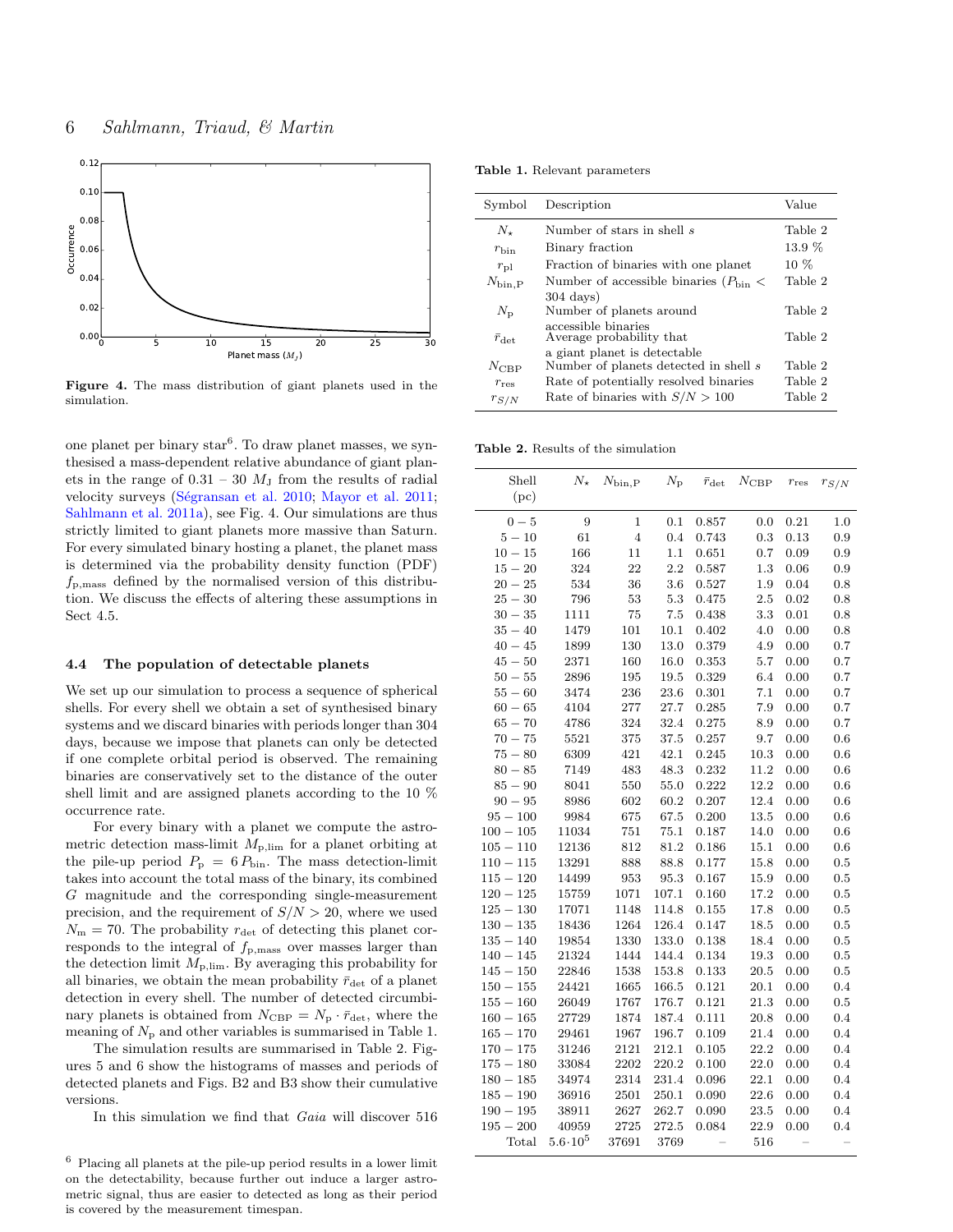

<span id="page-6-1"></span>Figure 5. Mass histogram of detectable circumbinary planets. The four curves correspond to planets detected within spheres of  $\leq 50$  pc (25 planets),  $\leq 100$  pc (124 planets),  $\leq 150$  pc (297 planets), and  $\leq 200$  pc (516 planets).



<span id="page-6-2"></span>Figure 6. Period histogram of detectable circumbinary planets. By construction, the distribution of binary periods follows the same distribution function, shifted to one sixth of the period. The greyscale coding is like in Fig. [5.](#page-6-1)

planets orbiting binary stars within 200 pc. Within spheres of  $\leq 50$  pc,  $\leq 100$  pc, and  $\leq 150$  pc around the Sun, we predict 25, 124, and 297 planet detections, respectively. Before discussing these absolute numbers, we can observe the characteristics of the planet population. The probability  $\bar{r}_{\text{det}}$  of detecting a planet decreases with the distance of the shell. This is because the sky-projected astrometric orbit size becomes smaller, hence the minimum detectable planet mass increases. Yet, the number of detected planets increases with distance, because the number of binaries increases as distance to the third power. Most planets are found at long periods, because the astrometric signal increases with orbital period. Finally, we see that the large majority of detected planets have masses  $> 5 M_J$ . Although those are less frequent around binaries (Fig. [4\)](#page-5-2), they can be detected out to large distances and thus around many more binary stars.

Table [2](#page-5-0) also lists two parameters related to the binaries themselves. Complications in the photocentre measurement process can arise when binaries are visually resolved in the Gaia focal plane. We assume that this can be the case if the projected separation of the binary components is larger than 30 mas and their magnitude difference  $\Delta G$  is smaller than two magnitudes. The rate of such binaries is indicated by the  $r_{res}$  parameter and is smaller than 10 % and 1 % for binaries beyond 20 pc and 40 pc, respectively. Therefore, resolved binaries will have to be considered only for very few, very nearby circumbinary discoveries.

The other binary parameter  $r_{S/N}$  represents the rate of binaries whose photocentric motions are detected with  $S/N > 100$ . This rate reaches unity for the most nearby systems and decreases slowly to 0.5 at 200 pc. This means that most of the binary motions will be detected with  $S/N > 100$ . In addition, the measurement timespan covers at least 6 orbital periods, thus the accurate determination of the binary parameters is almost guaranteed. The parallax of most FGK-dwarf binaries within 200 pc will be measured with  $S/N \ge 1400$ . This validates what we claimed in Sect. [3.1:](#page-2-3) Since the two dominant signals, the parallax and the binary orbit, will be detected with very high  $S/N$ , it will be generally possible to disentangle the planetary orbit at  $S/N > 20$ , even with uneven time sampling and 19 free parameters constrained by 70 independent measurements.

#### <span id="page-6-0"></span>4.5 Revisiting our assumptions

We quantify the effect of altering our initial assumptions by repeating the simulation and changing the main parameters one by one.

• The density of FGK dwarfs, the binary rate, and the circumbinary planet rate are proportional factors in the sense that changing them will influence the number of detected planets directly. If the planet rate is only 5 %, the number of detected planets is reduced to 258, i.e. half of the initial count.

• Period of the planet: It is unlikely that all planets orbit with periods of  $6 P_{\text{bin}}$  and we therefore repeated simulations with values of  $8 P_{\text{bin}}$  and  $10 P_{\text{bin}}$ , yielding 479 (93 %) and 454 (88 %) detections, respectively. The decrease is attributable to the smaller number of accessible binaries when restricting their period range due to the requirement of covering one planet period with Gaia data.

• Single-measurement precision and number of measurements: Both parameters influence the detection criterion in  $S/N$ . We found that degrading the precision by 20 % yields 422 (82 %) planets and assuming a smaller number of 60 measurements over 5 years results in 474 (92 %) planet detections.

•  $S/N$  threshold: As shown in Fig. [A1,](#page-10-7) some orbital signals can be detected with  $S/N = 15$ . Lowering our detection threshold to this value results in 689 planets  $(134\%)$ , whereas increasing it to  $S/N > 30$  yields 317 planets (62) %). This parameter will determine the false positive rate of the planet discovery.

• The planet mass distribution is the most sensitive parameter in our simulation. We have initially assumed that the mass distribution is the same for giant planets around single stars and around binaries. If circumbinary giant plan-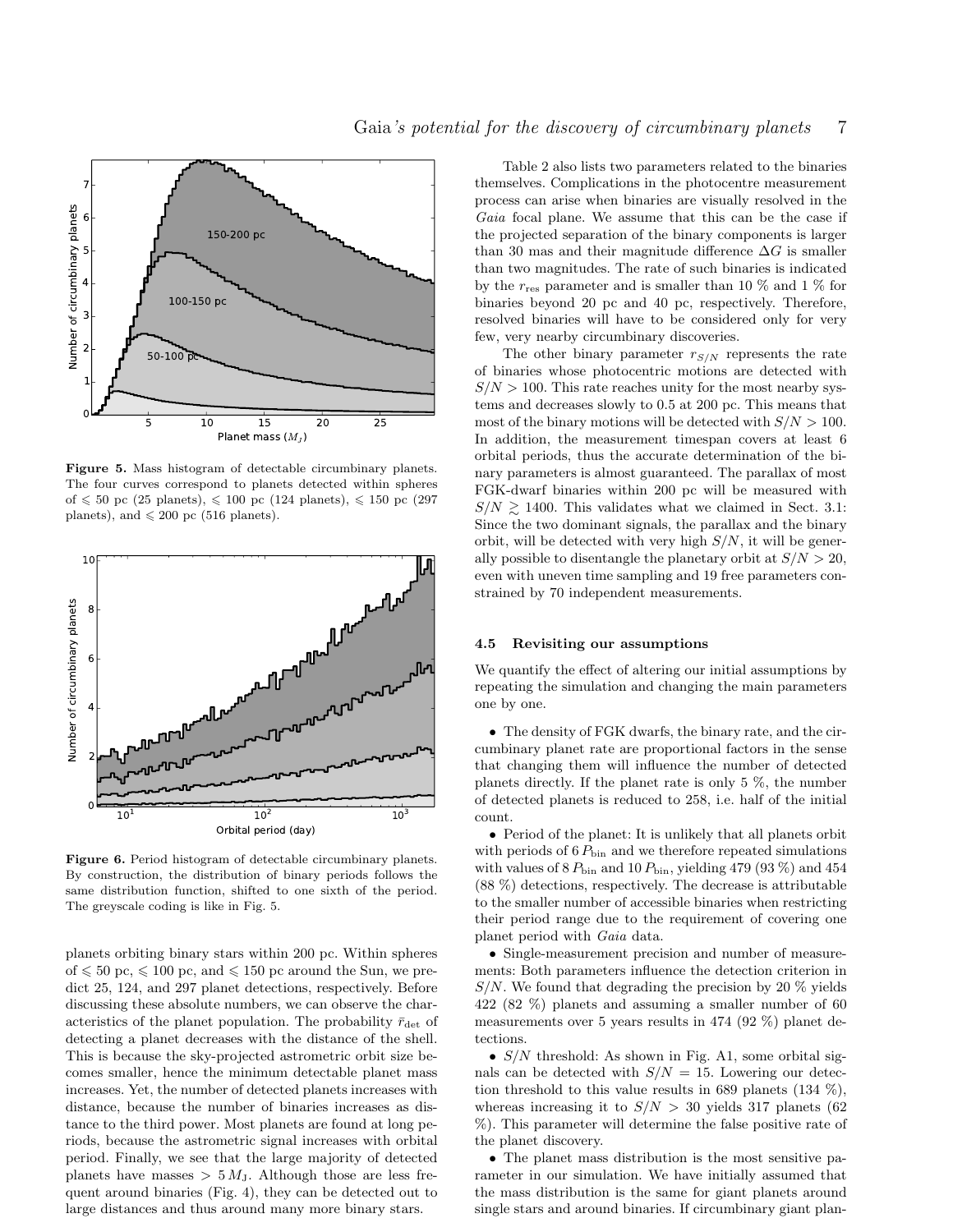ets do not exceed masses of 2  $M_J^7$  $M_J^7$ , we predict that Gaia will discover only four of them  $(0.807\%)$ . Such planets can be discovered only around the most nearby binaries, which are few in number.

This sensitivity to planet mass means that *Gaia* will disclose the mass distribution of giant planets around binaries, thus making new insights into planet formation processes possible.

• Gaia mission duration: Our simulations assumed the nominal mission duration of five years. In the hypothetical case that the mission could be extended to a lifetime of 10 years, the number of circumbinary planets increases by a factor of ∼2.5 to 1249. The higher than proportional gain is caused by three factors: (1) the higher number of measurements leads to improved detection limits; (2) a longer mission allows to detect planets of longer orbital period, i.e. the number of accessible binary stars is also larger; (3) a longer mission allows to detect planets of lower mass, because the astrometric signal increases with orbital period.

• Incomplete orbit coverage: Our detection criterion required full coverage of the planet period during the mission. The number of detections is thus conservative, because Gaia will also detect some planets with incomplete orbit coverage  $(\geq 50\%)$  from curvature in the binary fit residuals.

• Multi-planet systems: We assumed one single planet per binary, which neglected multi-planet systems like Kepler-47 [\(Orosz et al.](#page-9-58) [2012b\)](#page-9-58). The presence of additional bodies in a system may complicate the data analysis if their signatures are comparable to the measurement precision. Like around single stars, we expect that circumbinary giant planets are rarely found in tightly packed systems. Because the period of a second planet will then be much longer than the simulated inner planet period  $6 P_{\text{bin}}$ , we expect that such systems may reveal themselves through an additional long-term drift.

In summary, we find that the *Gaia* circumbinary planet yield in terms of the order of magnitude of discoveries is relatively insensitive to the assumed parameters, except for the highmass tail of the planet mass distribution. Assuming that very massive giant planets  $(2-30 M_{\rm J})$  exist around binaries as they do around single stars, the number of Gaia discoveries will be in the range of 200–600. This is one order of magnitude higher than the number of currently known circumbinary planets.

## <span id="page-7-0"></span>5 DISCUSSION

It is clear that the sheer number of predicted planets around FGK-dwarf binaries discovered by the Gaia survey is the main result of this study. Yet, there are some considerations that further emphasize the importance of this work.

## 5.1 Mutual inclinations

Since most of the binaries studied here will have their orbital inclination measured to better than  $\sim$ 1–5<sup>°</sup>, the uncertainty on the mutual inclination will be dominated by the planetary

orbit determination (cf. the discussion in Appendix [A](#page-10-4) and Fig. [A2\)](#page-10-8). On average, we expect the latter to be uncertain at the 10◦ level.

We will then have a sample of potentially hundreds of circumbinary planets with measured mutual orbit inclinations, leading to insights into their formation history and dynamical evolution.

## 5.2 Combination with auxiliary data

At distances larger than ∼100 pc, the determination of binary orbital parameters can be enhanced by complementing the Gaia astrometry with radial velocity data, either from the on-board radial velocity spectrometer or from independent observations. Radial velocity measurements with km/s precision that are quasi-independent of distance within 200 pc help detecting the astrometric binary orbit and leave more degrees of freedom for the detection of the circumbinary planet orbit.

For specific systems, ground-based high-resolution spectrographs, built for the detection of exoplanets, will complement unclosed orbits and may reveal the precession of planetary orbits inclined with respect to the binary plane through follow-up observations<sup>[8](#page-7-2)</sup>. Those will refine measurements on the mutual inclination.

## 5.3 Direct detection of circumbinary planets

Our detection criterion imposed that the planet's orbital period is fully covered by the Gaia measurement timespan. Consequently the projected relative separation between a binary and its planet is very small, typically <25 mas. In our simulation, there is only one planet with a relative separation >100 mas (assuming a 10-year mission, we predict six planets with separation >100 mas). Therefore, most circumbinary planets whose orbits are characterised by Gaia will lie beyond the capabilities of present and upcoming instruments.

However, Gaia will also detect nearby binary stars that exhibit nonlinear deviations from proper motion, which can be indicative of an orbiting planet. These are excellent targets for follow-up studies in particular those aiming at direct detection. Because the planets discovered by non-linear motion are at larger separation from their host star, they can be directly detected with coronagraphic or interferometric instruments on the ground, e.g. GPI [\(Macintosh et al.](#page-9-59) [2014\)](#page-9-59) and SPHERE [\(Beuzit et al.](#page-9-60) [2006\)](#page-9-60), or in space, e.g. JWST/NIRISS [\(Artigau et al.](#page-9-61) [2014\)](#page-9-61).

#### 5.4 Planets around non-FGK binaries

We considered FGK binaries in our study because the planet population around FGK dwarfs is the best studied so far. Yet, we expect that *Gaia* will discover planets around other types of binaries on and off the main sequence. Although the binary fraction drops as primary mass decreases [\(Raghavan](#page-9-62) [et al.](#page-9-62) [2010\)](#page-9-62), since M dwarfs are 3.5 times more abundant

<span id="page-7-1"></span><sup>&</sup>lt;sup>7</sup> At a recent conference in Litomsyl, Czech Republic, Welsh et al. presented three circumbinary candidates discovered using the ETV method, one of which has a mass of 2.6 MJ.

<span id="page-7-2"></span><sup>8</sup> A precessing planet is not following a Keplerian orbit, and hence fitting Keplerians to a radial velocity curve will fail if data with sufficient precision and timespan are available.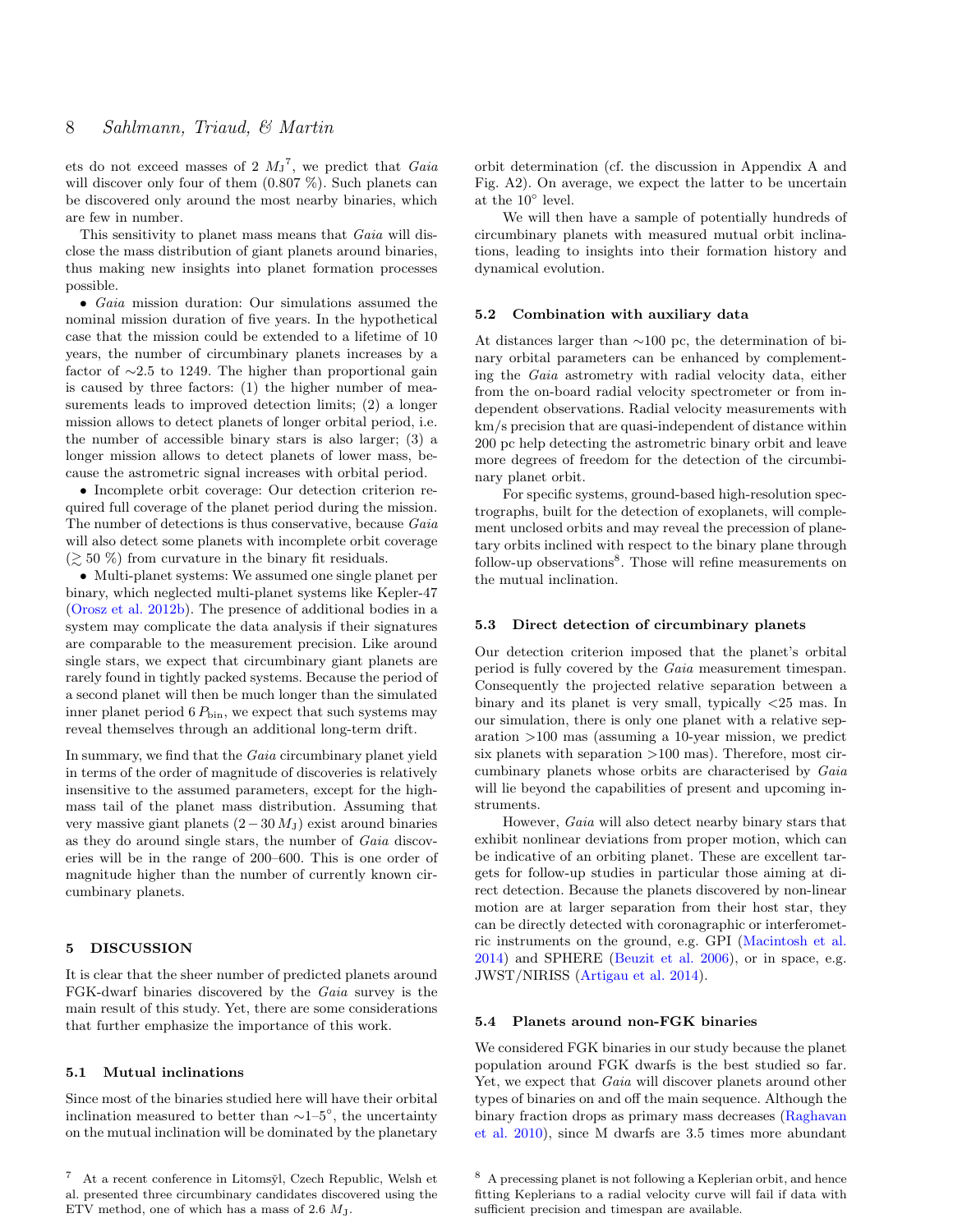than FGK dwarfs in the solar neighbourhood, there will be plenty of M dwarf binaries amendable for planet search with Gaia. On the hotter side, A star binaries could be searched for planets too, with the particular interest of detecting them at younger ages, which is important for an eventual detection using direct imaging.

A large sample of circumbinary planets will open a meaningful study of the effect of stellar mass on the presence of planets. Gaia is not as sensitive to adverse effects associated to a star's spectral type, e.g. photometric and spectroscopic variability or the availability of spectral lines, as the other detection methods. This means it will explore a wider mass range than the radial-velocity and transit techniques. In addition, the binary nature of the host can become a big help as well: Protoplanetary disc masses scale with the central mass, be it a single or binary star [\(Andrews et al.](#page-9-63) [2013\)](#page-9-63), and heavier discs are expected to produce more gas giants [\(Mordasini et al.](#page-9-64) [2012\)](#page-9-64). A G dwarf  $+$  G dwarf binary, for instance, had a disc mass equivalent to a single A star.

Furthermore, Gaia will contribute to the study of planets affected by the natural evolution of binaries across the H-R diagram, from pre-main sequence to stellar remnants. There are several claims of circumbinary planet detection around eclipsing binaries and post-common envelope binaries using measurements of eclipse-timing variations. We list the systems with available distance estimation in Table [B1](#page-11-0) and computed approximate astrometric parameters for the proposed planetary solutions and the Gaia observations. All planet periods are longer than the five-year nominal Gaia mission with fractional orbit coverages of  $r_{\rm orb} = 0.09 - 0.66$ . The probability of detecting the planet signal depends on  $S/N$  and  $r_{\rm orb}$ . The best candidate for validation with Gaia is QS Vir [\(Qian et al.](#page-9-65) [2010b\)](#page-9-65) that has a large predicted signal amplitude of 443  $\mu$ as ( $S/N = 44$ ) and an orbital period that is almost covered by *Gaia* measurements ( $r_{\rm orb} = 0.63$ ).

Finally, there is no expected limitation of Gaia's planet detection capability caused by stellar activity [\(Eriksson &](#page-9-66) [Lindegren](#page-9-66) [2007\)](#page-9-66). For a similar total mass, Gaia's main constraint is the distance and apparent magnitude of a system. Thanks to this, it will be possible to detect planets from the pre-main sequence to stellar remnants and through the redgiant phase, thereby quantifying the influence of stellar evolution on the abundance, architecture, and mass distribution of planetary systems. This way, Gaia will confront theories about the consequences of mass loss and about the existence and efficiency of an eventual second epoch of planet forma- $\text{tion}^9$  $\text{tion}^9$ .

#### 5.5 Circumbinary brown dwarfs

Gaia's sensitivity to circumbinary companions increases rapidly with the companion mass. Brown dwarfs in orbits with periods not much longer than the mission lifetime around nearby binaries will therefore be efficiently discovered and characterised by Gaia. Again, this will provide a critical test for the comparison with brown dwarf companions within 10 AU of single stars [\(Sahlmann et al.](#page-9-17) [2011b\)](#page-9-17), in particular the distribution of masses and orbital parameters.

## 6 CONCLUSION

Starting from empirical assumptions about the population of binary stars and of gas giants, we built a model of the circumbinary planet population in a volume of 200 pc. The precision of individual astrometric measurements by Gaia and the length of the survey inform that of the order of 500 circumbinary gas giants could be detected. The vast majority, however, will have masses in excess of fives times that of Jupiter. If the lack of planets more massive than Jupiter in the Kepler results reflects an intrinsic property of the circumbinary planet population, Gaia will produce a stringent null result that can enter planet formation models. In reverse, if those planets do exist as very recent results suggest, by the sheer number that will be produced, we will obtain the opportunity to study circumbinary planet properties and abundances in detail, not least to study how those are influenced by the evolution of their hosts.

The aptitude to deliver mutual inclinations between the binary and planetary orbital planes, will further our understanding of dynamical processes happening post planetformation, completing the information collected on hot Jupiters thanks to the Rossiter-McLaughlin effect, to long period planets and a wide range of stellar properties.

According to the mission schedule, the first circumbinary planet discoveries of *Gaia* can be expected in the fourth data release, i.e. not before 2018.

As a final remark, we note that the 10 % rate of circumbinary planets that we used is a conservative number. About 20–30  $\%$  of the *Kepler* binaries are in fact fairly tight triple systems [\(Rappaport et al.](#page-9-67) [2013\)](#page-9-67), which is compatible with what is found in the 100 pc solar neighbourhood [\(Tokovinin et al.](#page-10-9) [2006\)](#page-10-9), and Gaia will easily identify these triple-star systems. It is likely that tertiary stars, if close enough, will disrupt any circumbinary protoplanetary discs, and hence inhibit planet formation [\(Mazeh & Shaham](#page-9-11) [1979\)](#page-9-11). This effectively increases the planet rate to  $\sim$ 13 %. Furthermore, new circumbinary planets keep being found with Kepler, of which some have misaligned orbits. All these factors augment the expected Gaia discovery rate.

## ACKNOWLEDGMENTS

J.S. is supported by an ESA research fellowship. A. H. M. J. Triaud is a Swiss National Science Foundation fellow under grant number P300P2-147773. D. V. Martin is funded by the Swiss National Science Foundation. This research made use of the databases at the Centre de Données astronomiques de Strasbourg (http: //cds.ustrasbg.fr/); of NASA's Astrophysics Data System Service (http://adsabs.harvard.edu/abstract service.html; of the paper repositories at arXiv; and of Astropy, a community-developed core Python package for Astronomy [\(Astropy Collaboration et al.](#page-9-68) [2013\)](#page-9-68). JS and AT attended the Cambridge symposium on Characterizing planetary systems across the HR diagram, which inspired some elements of our discussion. We acknowledge the role of office 443 B at Observatoire de Genève for stimulating this research. We thank the anonymous referee whose comments helped to improve the presentation of our results. JS thanks the members of the Gaia Science Operations Centre at ESAC for creating an excellent collaborative environment.

<span id="page-8-0"></span><sup>9</sup> These arguments are applicable to single stars as well, although they have not been explored in the literature.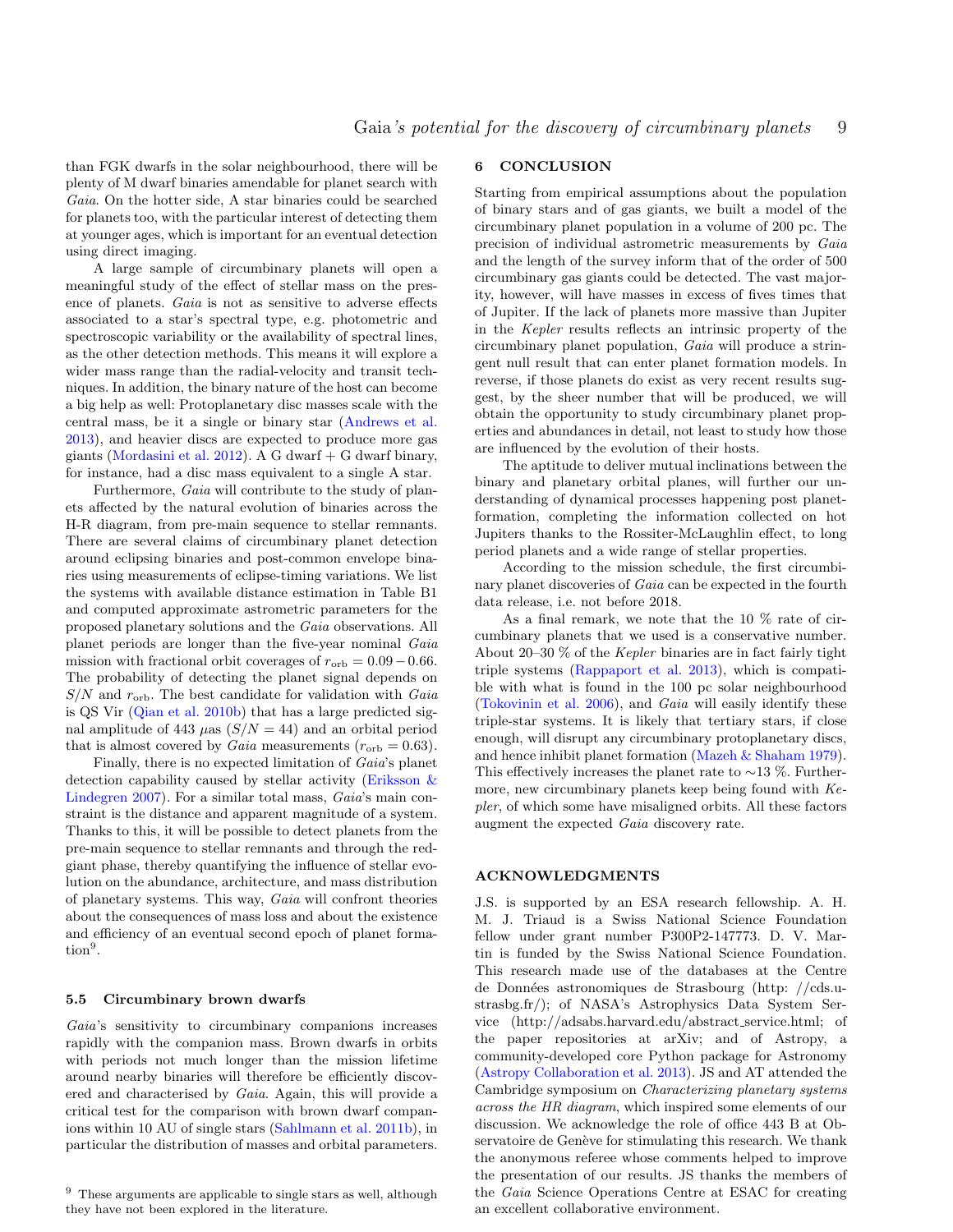## **REFERENCES**

- <span id="page-9-30"></span>Albrecht S. et al., 2012, ApJ, 757, 18
- <span id="page-9-63"></span>Andrews S. M., Rosenfeld K. A., Kraus A. L., Wilner D. J., 2013, ApJ, 771, 129
- <span id="page-9-6"></span>Armstrong D. J., Osborn H. P., Brown D. J. A., Faedi F., Gómez Maqueo Chew Y., Martin D. V., Pollacco D., Udry
- S., 2014, MNRAS, 444, 1873
- <span id="page-9-61"></span>Artigau E. et al., 2014, Proc. SPIE, 9143 ´
- <span id="page-9-68"></span>Astropy Collaboration, Robitaille T. P., Tollerud E. J., Greenfield P., Droettboom M., et al., 2013, A&A, 558, A33
- <span id="page-9-31"></span>Beuermann K., Dreizler S., Hessman F. V., Deller J., 2012, A&A, 543, A138
- <span id="page-9-1"></span>Beuermann K. et al., 2010, A&A, 521, L60
- <span id="page-9-60"></span>Beuzit J.-L., Feldt M., Dohlen K., Mouillet D., Puget P., Antichi J., Baruffolo A., et al., 2006, The Messenger, 125, 29
- <span id="page-9-26"></span>Borkovits T., Csizmadia S., Forgács-Dajka E., Hegedüs T., 2011, A&A, 528, A53
- <span id="page-9-49"></span>Boudreault S., Lodieu N., Deacon N. R., Hambly N. C., 2012, MNRAS, 426, 3419
- <span id="page-9-4"></span>Burgasser A. J. et al., 2010, ApJ, 725, 1405
- <span id="page-9-14"></span>Casertano S. et al., 2008, A&A, 482, 699
- <span id="page-9-43"></span>Catanzarite J., Shao M., Tanner A., Unwin S., Yu J., 2006, PASP, 118, 1319
- <span id="page-9-0"></span>Correia A. C. M., Udry S., Mayor M., Laskar J., Naef D., Pepe F., Queloz D., Santos N. C., 2005, A&A, 440, 751
- <span id="page-9-53"></span>Cox A. N., 2000, Allen's astrophysical quantities
- <span id="page-9-47"></span>Crissman B. G., 1957, AJ, 62, 280
- <span id="page-9-8"></span>Cumming A., Butler R. P., Marcy G. W., Vogt S. S., Wright J. T., Fischer D. A., 2008, PASP, 120, 531
- <span id="page-9-34"></span>de Bruijne J. H. J., 2012, Ap&SS, 341, 31
- <span id="page-9-38"></span>—, 2014, ArXiv e-prints
- <span id="page-9-71"></span>Deeg H. J., Ocaña B., Kozhevnikov V. P., Charbonneau
- <span id="page-9-20"></span>D., O'Donovan F. T., Doyle L. R., 2008, A&A, 480, 563 Delorme P. et al., 2013, A&A, 553, L5
- <span id="page-9-3"></span>Doyle L. R., Carter J. A., Fabrycky D. C., Slawson R. W.,
- Howell S. B., et al., 2011, Science, 333, 1602
- <span id="page-9-37"></span>DPAC, 2007, DPAC: Proposal for the Gaia Data Processing, http://www.rssd.esa.int/doc fetch.php?id=2720336
- <span id="page-9-51"></span>Duquennoy A., Mayor M., 1991, A&A, 248, 485
- <span id="page-9-21"></span>Dvorak R., 1986, A&A, 167, 379
- <span id="page-9-22"></span>Dvorak R., Froeschle C., Froeschle C., 1989, A&A, 226, 335
- <span id="page-9-66"></span>Eriksson U., Lindegren L., 2007, A&A, 476, 1389
- <span id="page-9-46"></span>ESA, 1997, VizieR Online Data Catalog, 1239, 0
- <span id="page-9-12"></span>Fabrycky D., Tremaine S., 2007, ApJ, 669, 1298
- <span id="page-9-69"></span>Goldin A., Makarov V. V., 2006, ApJS, 166, 341
- <span id="page-9-70"></span>—, 2007, ApJS, 173, 137
- <span id="page-9-18"></span>Goldman B., Marsat S., Henning T., Clemens C., Greiner J., 2010, MNRAS, 405, 1140
- <span id="page-9-40"></span>Gontcharov G. A., Kiyaeva O. V., 2002, A&A, 391, 647
- <span id="page-9-44"></span>Halbwachs J. L., Mayor M., Udry S., Arenou F., 2003, A&A, 397, 159
- <span id="page-9-39"></span>Heintz W. D., 1978, Geophysics and Astrophysics Monographs, 15
- <span id="page-9-55"></span>Henry T. J., Jao W.-C., Subasavage J. P., Beaulieu T. D., Ianna P. A., Costa E., Méndez R. A., 2006, AJ, 132, 2360
- <span id="page-9-52"></span>Henry T. J., McCarthy, Jr. D. W., 1993, AJ, 106, 773
- <span id="page-9-41"></span>Hilditch R. W., 2001, An Introduction to Close Binary Stars, Hilditch, R. W., ed.
- <span id="page-9-23"></span>Holman M. J., Wiegert P. A., 1999, AJ, 117, 621
- <span id="page-9-54"></span>Jordi C. et al., 2010, A&A, 523, A48
- <span id="page-9-35"></span>Jordi C., Høg E., Brown A. G. A., Lindegren L., Bailer-Jones C. A. L., Carrasco J. M., Knude J., 2006, MNRAS, 367, 290
- <span id="page-9-25"></span>Konacki M., Muterspaugh M. W., Kulkarni S. R., Hełminiak K. G., 2009, ApJ, 704, 513
- <span id="page-9-50"></span>Lendl M. et al., 2014, A&A, 568, A81
- <span id="page-9-59"></span>Macintosh B. et al., 2014, Proceedings of the National Academy of Science, 111, 12661
- <span id="page-9-2"></span>Marsh T. R. et al., 2013, MNRAS
- <span id="page-9-7"></span>Martin D. V., Triaud A. H. M. J., 2014, ArXiv e-prints
- <span id="page-9-36"></span>Martín-Fleitas J., Mora A., Sahlmann J., Kohley R., Massart B., L'Hermitte J., Le Roy M., Paulet P., 2014, Proc. SPIE, 9143
- <span id="page-9-9"></span>Mayor M. et al., 2011, eprint arXiv:1109.2497
- <span id="page-9-11"></span>Mazeh T., Shaham J., 1979, A&A, 77, 145
- <span id="page-9-10"></span>Meschiari S., 2012, ApJ, 761, L7
- <span id="page-9-64"></span>Mordasini C., Alibert Y., Benz W., Klahr H., Henning T., 2012, A&A, 541, A97
- <span id="page-9-33"></span>Mustill A. J., Marshall J. P., Villaver E., Veras D., Davis P. J., Horner J., Wittenmyer R. A., 2013, MNRAS, 436, 2515
- <span id="page-9-16"></span>Neveu M., Sahlmann J., Queloz D., Ségransan D., 2012, Proceedings of the workshop "Orbital Couples: Pas de Deux in the Solar System and the Milky Way", 81
- <span id="page-9-45"></span>Orosz J. A. et al., 2012a, ApJ, 758, 87
- <span id="page-9-58"></span>—, 2012b, Science, 337, 1511
- <span id="page-9-48"></span>Palmer M., Arenou F., Luri X., Masana E., 2014, A&A, 564, A49
- <span id="page-9-13"></span>Perryman M. A. C. et al., 2001, A&A, 369, 339
- <span id="page-9-24"></span>Pilat-Lohinger E., Funk B., Dvorak R., 2003, A&A, 400, 1085
- <span id="page-9-27"></span>Plavchan P., Gee A. H., Stapelfeldt K., Becker A., 2008, ApJ, 684, L37
- <span id="page-9-28"></span>Plavchan P., Güth T., Laohakunakorn N., Parks J. R., 2013, A&A, 554, A110
- <span id="page-9-72"></span>Qian S.-B., Liao W.-P., Zhu L.-Y., Dai Z.-B., 2010a, ApJ, 708, L66
- <span id="page-9-65"></span>Qian S.-B., Liao W.-P., Zhu L.-Y., Dai Z.-B., Liu L., He J.-J., Zhao E.-G., Li L.-J., 2010b, MNRAS, 401, L34
- <span id="page-9-73"></span>Qian S.-B., Zhu L.-Y., Dai Z.-B., Fernández-Lajús E., Xiang F.-Y., He J.-J., 2012, ApJ, 745, L23
- <span id="page-9-62"></span>Raghavan D. et al., 2010, ApJS, 190, 1
- <span id="page-9-67"></span>Rappaport S., Deck K., Levine A., Borkovits T., Carter J., El Mellah I., Sanchis-Ojeda R., Kalomeni B., 2013, ApJ, 768, 33
- <span id="page-9-42"></span>Sahlmann J., 2012, PhD thesis, Observatoire de Genève, Université de Genève
- <span id="page-9-57"></span>Sahlmann J., Lovis C., Queloz D., Ségransan D., 2011a, A&A, 528, L8
- <span id="page-9-17"></span>Sahlmann J. et al., 2011b, A&A, 525, A95
- <span id="page-9-29"></span>Schlaufman K. C., 2010, ApJ, 719, 602
- <span id="page-9-32"></span>Schleicher D. R. G., Dreizler S., 2014, A&A, 563, A61
- <span id="page-9-19"></span>Scholz R.-D., 2010, A&A, 515, A92
- <span id="page-9-56"></span>Ségransan D. et al., 2010, A&A, 511, A45+
- <span id="page-9-5"></span>Sigurdsson S., Stairs I. H., Moody K., Arzoumanian K. M. Z., Thorsett S. E., 2008, in Astronomical Society of the Pacific Conference Series, Vol. 398, Extreme Solar Systems, Fischer D., Rasio F. A., Thorsett S. E., Wolszczan A., eds., p. 119
- <span id="page-9-15"></span>Sozzetti A., Giacobbe P., Lattanzi M. G., Micela G., Morbidelli R., Tinetti G., 2014, MNRAS, 437, 497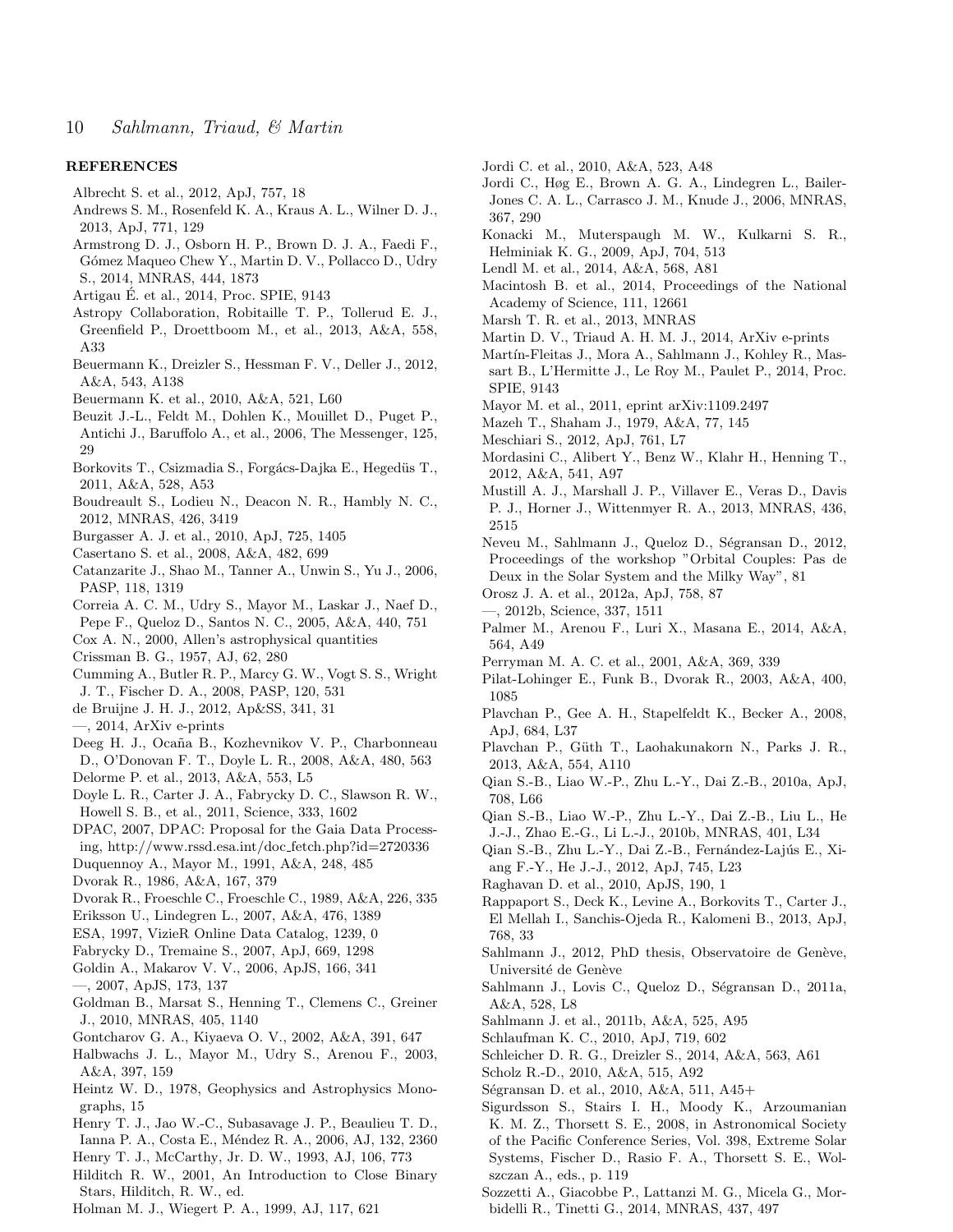- <span id="page-10-0"></span>Thorsett S. E., Arzoumanian Z., Camilo F., Lyne A. G., 1999, ApJ, 523, 763
- <span id="page-10-9"></span>Tokovinin A., Thomas S., Sterzik M., Udry S., 2006, A&A, 450, 681
- <span id="page-10-6"></span>Torres G., Andersen J., Giménez A., 2010, A&A Rev., 18, 67
- <span id="page-10-3"></span>Triaud A. H. M. J. et al., 2010, A&A, 524, A25
- <span id="page-10-5"></span>van Altena W. F., Lee J. T., Hoffleit E. D., 1995, The general catalogue of trigonometric [stellar] parallaxes
- <span id="page-10-2"></span>Winn J. N., Fabrycky D., Albrecht S., Johnson J. A., 2010, ApJ, 718, L145
- <span id="page-10-1"></span>Winn J. N., Hamilton C. M., Herbst W. J., Hoffman J. L., Holman M. J., Johnson J. A., Kuchner M. J., 2006, ApJ, 644, 510

## <span id="page-10-4"></span>APPENDIX A: ON THE CHOICE OF DETECTION THRESHOLD

The three principal parameters that define the probability of astrometric orbit detection are the photocentric orbit size  $\alpha$ , the single-measurement uncertainty  $\sigma$ , and the number of measurements N. Several studies define a detection criterion on the basis of a  $\chi^2$  test in a simulation that includes the generation of synthetic observation [\(Sozzetti et al.](#page-9-15) [2014;](#page-9-15) [Caser](#page-9-14)[tano et al.](#page-9-14) [2008\)](#page-9-14), which in practice translates into  $\alpha/\sigma > 3$ for detected systems.

We instead apply a detection criterion on the basis of √  $S/N = \alpha \sqrt{N_{\rm m}}/\sigma_{\rm m} > 20$  for orbits with periods shorter than the measurement timespan. In all these considerations we neglect the potential effects of extreme eccentricities, which can reduce the astrometric signature by a factor  $1-e^2$  in the worst case, and we assume a sufficient amount of degrees of freedom to solve the problem, i.e. about twice as many data points as free model parameters.

Setting a detection threshold always involves a trade-off between detectability, false-alarm probability, and resulting parameter uncertainties. We tried to quantify the implications of our detection criterion  $S/N > 20$  by inspecting the binary detections with Hipparcos data, which are analogous to exoplanet and binary detections with Gaia. We used three catalogues, the original Hipparcos double and multiple catalog [\(ESA](#page-9-46) [1997\)](#page-9-46) and the two binary catalogues of [Goldin](#page-9-69) [& Makarov](#page-9-69) [\(2006\)](#page-9-69) and [Goldin & Makarov](#page-9-70) [\(2007\)](#page-9-70). For every binary with period  $\langle 1500 \text{ day} \rangle$ , we computed the  $S/N$  and the result is shown in Fig. [A1.](#page-10-7)

Only 11 % of the [ESA](#page-9-46) [\(1997\)](#page-9-46) binaries were found with  $S/N$  < 20. Using more sophisticated methods, [Goldin &](#page-9-69) [Makarov](#page-9-69) [\(2006\)](#page-9-69) and [Goldin & Makarov](#page-9-70) [\(2007\)](#page-9-70) could increase this fraction to 18 % and 44 % for their respective samples of Hipparcos stars with 'stochastic' astrometric solutions.

A figure of merit of particular interest for circumbinary planets is the uncertainty with which the orbital inclination can be determined. Figure [A2](#page-10-8) shows the inclination uncertainty  $\sigma_i$  for the binary solutions in the literature. We see that for  $S/N > 20$ , the inclination is typically determined to better than  $10°$ . For  $S/N$  larger than 100, the inclination uncertainty drops to a few degrees.

We conclude that a threshold of  $S/N > 20$  leaves a safe margin in terms of false-alarm probability and provides us



<span id="page-10-7"></span>**Figure A1.** Cumulative histogram of  $S/N$  for *Hipparcos* binary solutions published by [ESA](#page-9-46) [\(1997\)](#page-9-46) (ESA97), [Goldin & Makarov](#page-9-69) [\(2006\)](#page-9-69) (GM06), and [Goldin & Makarov](#page-9-70) [\(2007\)](#page-9-70) (GM07). The number of binaries is given in the legend.



<span id="page-10-8"></span>Figure A2. Uncertainty in the orbit's inclination as a function of  $S/N$ .

with an inclination uncertainty of  $\lesssim 10^{\circ}$ . It also has the advantage of being easy to implement and fast to compute.

# APPENDIX B: ADDITIONAL FIGURES AND TABLES

This paper has been typeset from a TEX/ LATEX file prepared by the author.